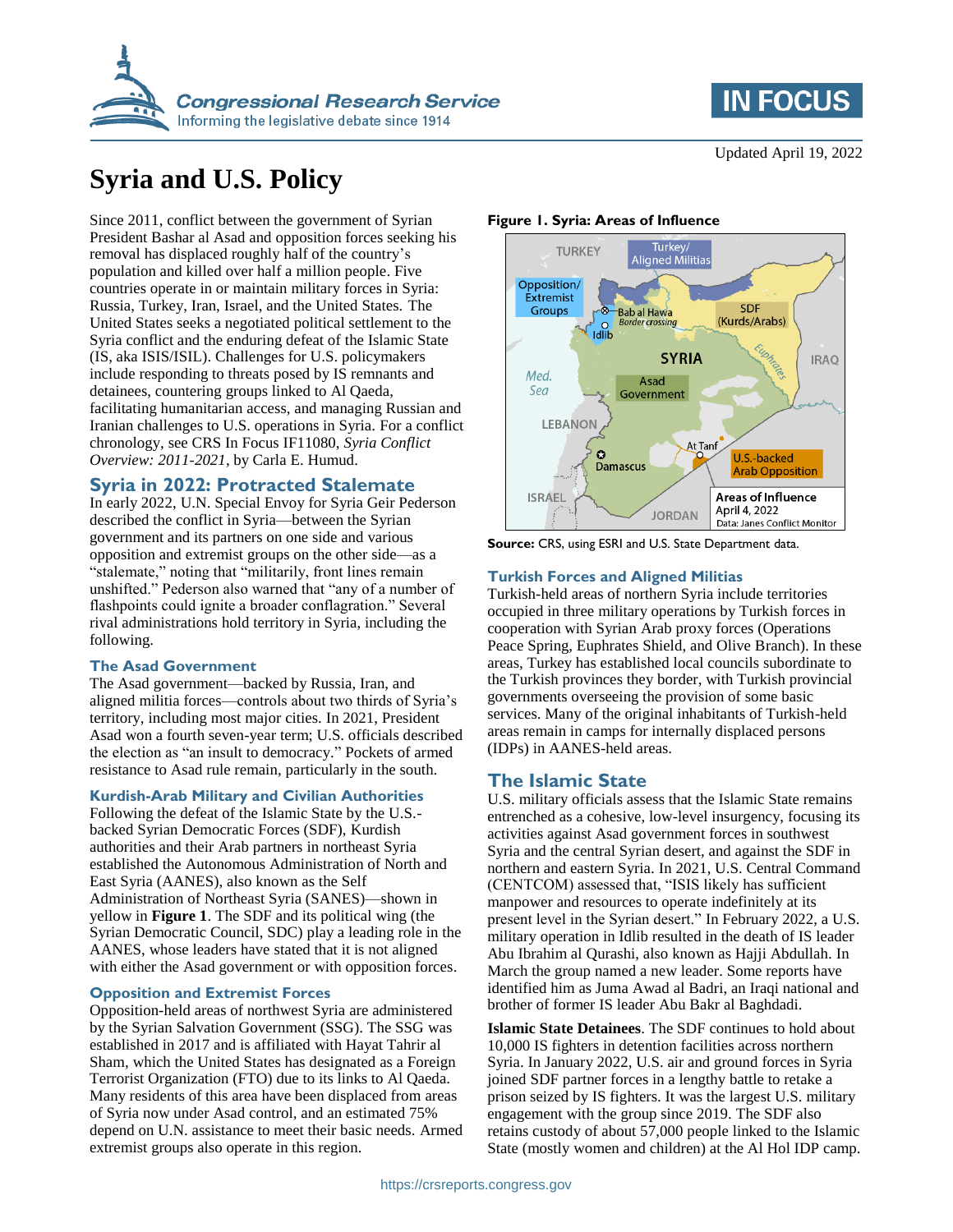# **U.S. Policy**

In late 2021, the Biden Administration completed a policy review on Syria and identified four policy priorities to meet the U.S. objective for a political settlement to the conflict as envisioned in U.N. Security Council Resolution 2254: (1) sustaining the U.S. and coalition campaign against the Islamic State; (2) supporting local ceasefires; (3) expanding humanitarian access; and (4) pressing for accountability and respect for international law while promoting human rights and nonproliferation, including through the imposition of targeted sanctions. The Biden Administration has stated that it will not recognize the Asad government, and that it opposes others doing so.

#### **U.S. Military Presence: Operation Inherent Resolve**

U.S. forces have operated inside Syria since 2015 pursuant to the 2001 and 2002 Authorizations for Use of Military Force (AUMF), amid ongoing debate in Congress about the authorization for U.S. operations in Syria. U.S. operations focus on countering the Islamic State as part of Operation Inherent Resolve (OIR). Roughly 900 U.S. troops are based in Syria to support counter-IS operations by local partner forces. Most U.S. forces are deployed in what military officials term the Eastern Syria Security Area (ESSA), in support of the SDF. About 100 U.S. personnel support Jaysh Mughawir ath Thawra (MaT), an Arab force, at the At Tanf garrison. At Tanf is located along a primary transit route between Iraq and Syria, including for IS fighters.

Since 2015, CENTCOM has conducted periodic military strikes in Syria outside the framework of OIR, including on targets linked to Al Qaeda, the Syrian government, and Iran-backed militias. In February and June 2021, the U.S. military conducted airstrikes against Iran-backed militias in eastern Syria, which have used Syria-based facilities to target U.S. forces in Iraq. Iran-backed militias also have targeted U.S. forces at At Tanf with armed drones.

# **U.S. Policy Tools**

#### **Syria Train and Equip Program**

The United States continues to train, advise, and enable partner forces in Syria as part of the Syria Train and Equip program authorized by Congress in 2014. The program seeks to make partner forces in Syria capable of defeating the Islamic State. U.S. military officials in late 2021 stated that while SDF operations limited the Islamic State's ability to reconstitute and conduct high-profile attacks, the SDF "remained fully dependent on the Coalition's intelligence, surveillance, and reconnaissance capabilities."

**FY2022 Funding and the FY2023 Request**. The Administration's FY2022 defense funding request sought \$522 million in Counter-ISIS Train and Equip Fund (CTEF) funding for train and equip programs in Iraq (\$345 million) and Syria (\$177 million). The FY2022 Consolidated Appropriations Act (Division C of P.L. 117- 103) makes \$500 million available for CTEF, including \$155 million for Syria. It also directs the rescission of \$250 million in prior year CTEF funds. The FY2022 NDAA extends the authority for the program until December 2022. The Administration's FY2023 defense funding request seeks \$541 in CTEF funds, including \$183 million for Syria.

#### **Sanctions**

The United States maintains sanctions on Syria relating to its support for terrorism, interference in Lebanon, use of chemical weapons, and human rights violations. The Biden Administration has expressed support for a regional deal to export natural gas and electricity from Egypt and Jordan to Lebanon via Syria, describing it as a humanitarian effort that would be funded by the World Bank and thus not require a sanctions waiver. In a February 2022 letter to Secretary of State Blinken, the ranking Members of the Senate Foreign Relations Committee and the House Foreign Affairs Committee argued that the deal would "undoubtedly enrich the Assad regime and trigger U.S. sanctions under the Caesar Syria Civilian Protection Act."

#### **Humanitarian Assistance**

The United States is the largest donor of humanitarian assistance to the Syria crisis, allocating more than \$14 billion since FY2012 for humanitarian efforts in Syria and in neighboring states that host Syrian refugees.

**Cross-Border Assistance**. Due to the Asad government's obstruction of humanitarian assistance to opposition-held areas, the U.N. Security Council (UNSC) in 2014 authorized U.N. agencies to deliver humanitarian assistance cross-border via four international crossing points with notification to the Asad government. In 2020, the UNSC authorization was reduced to a single crossing point from Turkey (Bab al Hawa) due to pressure from Russia and China, who argued that cross-border aid violated Syrian sovereignty and that aid distribution should be coordinated with Syrian authorities from government-held to rebel-held areas (termed "cross-line" assistance). Humanitarian actors state that cross-line assistance cannot replace the scale of U.N. cross-border assistance. The current UNSC authorization for cross border aid expires in July 2022.

#### **Stabilization Assistance**

The United States has provided more than \$1.3 billion in stabilization assistance for Syria since 2011. The State Department describes such assistance as "a critical element in the OIR mission because it mitigates the economic and social cleavages previously exploited by ISIS, closes gaps in local authority capacity, and supports civil society to advocate for citizen needs." The Department also has described stabilization assistance as a counterweight to the influence of Iran, Russia, and the Syrian government. Stabilization aid funds projects in non-regime-held areas.

#### **Issues for Congress**

Recent appropriations measures reflect congressional efforts to prioritize security at detention facilities for IS fighters, particularly following the January 2022 IS takeover of a detention facility in northern Syria. The FY2022 Consolidated Appropriations Act, presented to the President in March 2022, prohibits the use of CTEF funds in Syria and Iraq for any construction activity other than detention facility fortification. The Administration's FY2022 request sought \$10 million for prison basic life support services including \$2 million for infrastructure repair and renovation (including of detention facilities).

**Carla E. Humud**, Analyst in Middle Eastern Affairs